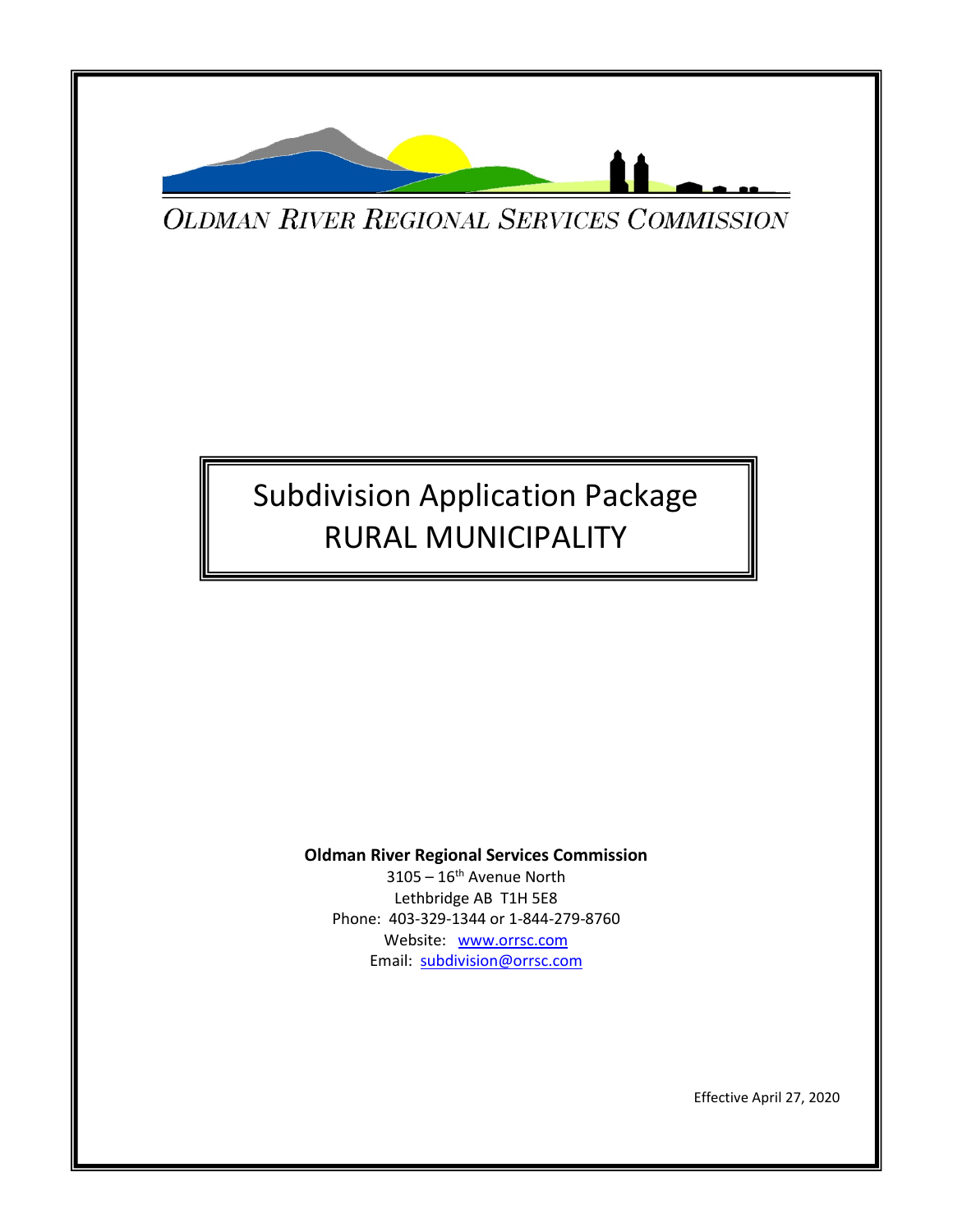## **Subdivision Application Checklist RURAL MUNICIPALITY**

The following is required when submitting an application for subdivision; otherwise, the application shall be deemed **INCOMPLETE**.

#### ☐ **APPLICATION FEE** *(non-refundable)*

**Please make cheques payable to the Oldman River Regional Services Commission (ORRSC) or send an e-Transfer to subdivision@orrsc.com**

| Α.                               |             |                                     |  |  |
|----------------------------------|-------------|-------------------------------------|--|--|
| <b>Application Fee</b>           | Per Lot Fee | <b>Endorsement Fee</b>              |  |  |
| \$710.00 Plus \$330.00/Per Lot   |             | \$205.00/Per Lot                    |  |  |
| PAYABLE WITH INITIAL APPLICATION |             | <b>PAYABLE PRIOR TO ENDORSEMENT</b> |  |  |

#### ☐ **APPLICATION FORM**

A completed application form signed by either the registered owner of the land or the person authorized to act on their behalf.

#### ☐ **CURRENT COPY OF THE CERTIFICATE OF TITLE**

A current copy of the Certificate(s) of Title of the lands that are the subject of the application. The title(s) must be dated no more than 30 days prior to the application submission. If you are proposing to consolidate land, please include title(s) to all of the lands involved.

A current copy of the Certificate(s) of Title may be obtained from any provincial registry office or on-line at [www.spin.gov.ab.ca.](http://www.spin.gov.ab.ca/)

#### ☐ **SKETCH OF THE PROPOSED SUBDIVISION**

An accurate and legible sketch (drawn to scale) that shows the location, dimensions and boundaries of the proposed parcel in relation to the lands that are the subject of the subdivision and all the requirements identified in the enclosed Subdivision Sketch Checklist. The sketch shall include dimensions from all buildings and structures (including private septic systems) to existing and proposed property lines. Sketches without dimensions will not be accepted.

For applications in the **Lethbridge County, Vulcan County and the Municipality of Crowsnest Pass** where any buildings or structures are present on the land that is the subject of the subdivision, a sketch prepared by an Alberta Land Surveyor is required.

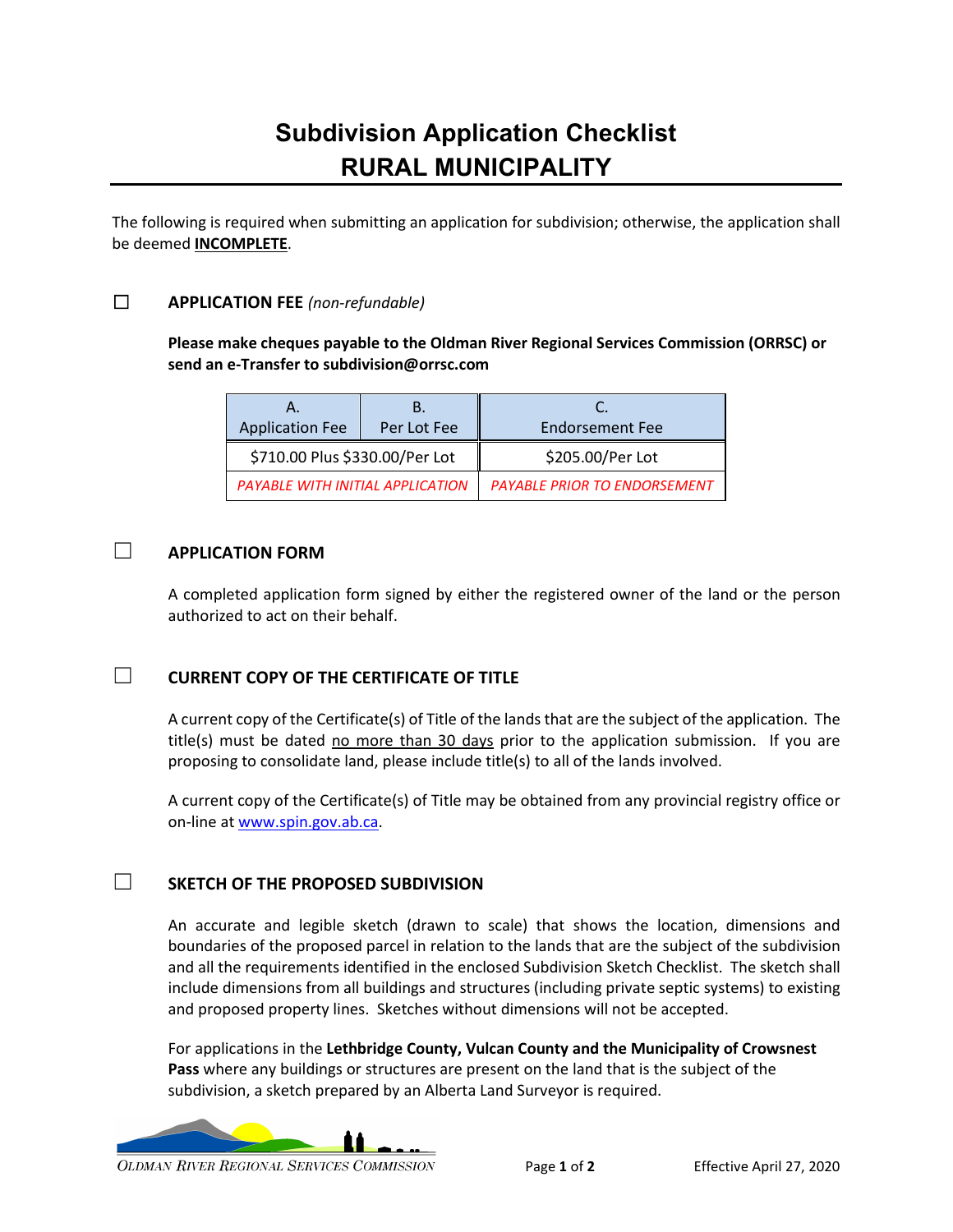#### ☐ **ALBERTA ENERGY REGULATOR (AER) ABANDONED WELL INFORMATION**

In accordance with the Subdivision and Development Regulation:

 $\Box$  A map from the AER identifying the presence or absence of abandoned oil/gas wells on the parcel that is the subject of the application;\*

AND

 $\Box$  EITHER a statement that there are no abandoned oil/gas wells on the parcel that is the subject of the application OR a list and map identifying the location of abandoned oil/gas wells (including the surface coordinates) on the parcel that is the subject of the application.\*

\*This information can be obtained from the **AER's Abandoned Well Viewer (www.aer.ca)**  or by contacting the **AER Customer Contact Centre by telephone (1-855-297-8311) or by email [\(inquiries@aer.ca\)](mailto:inquiries@aer.ca)**.

If an abandoned oil/gas well is found to be present on the parcel that is the subject of the application (subject parcel), the following will be required:

- ☐ For applications in the **Lethbridge County, Vulcan County, Cardston County and the Municipality of Crowsnest Pass** – a tentative plan of subdivision (for vacant parcels) or survey sketch (for parcels that contain buildings and improvements) prepared by an Alberta Land Surveyor that illustrates the actual well location on the subject parcel as identified in the field and the setback established in the ERCB/AER Directive 079 in relation to existing or proposed building sites.
- ☐ For applications in the **County of Warner, MD of Taber, MD of Willow Creek, MD of Pincher Creek and MD of Ranchland** – a drawing prepared by an Alberta Land Surveyor that illustrates the actual well location on the subject parcel as identified in the field and the setback established in the ERCB/AER Directive 079 in relation to existing or proposed building sites.

#### ☐ **OTHER**

Applicants may be required to submit additional information such as a water report in accordance with the Water Act, professional soils tests and analysis demonstrating suitability of private sewage treatment systems, geotechnical reports and other professionally prepared reports, concept plans, and any other information necessary to determine whether the application meets the requirements of section 654 of the Municipal Government Act.

**Applicants are encouraged to contact the Oldman River Regional Services Commission to schedule a pre-application consultation with a planner prior to submitting a subdivision application.** 

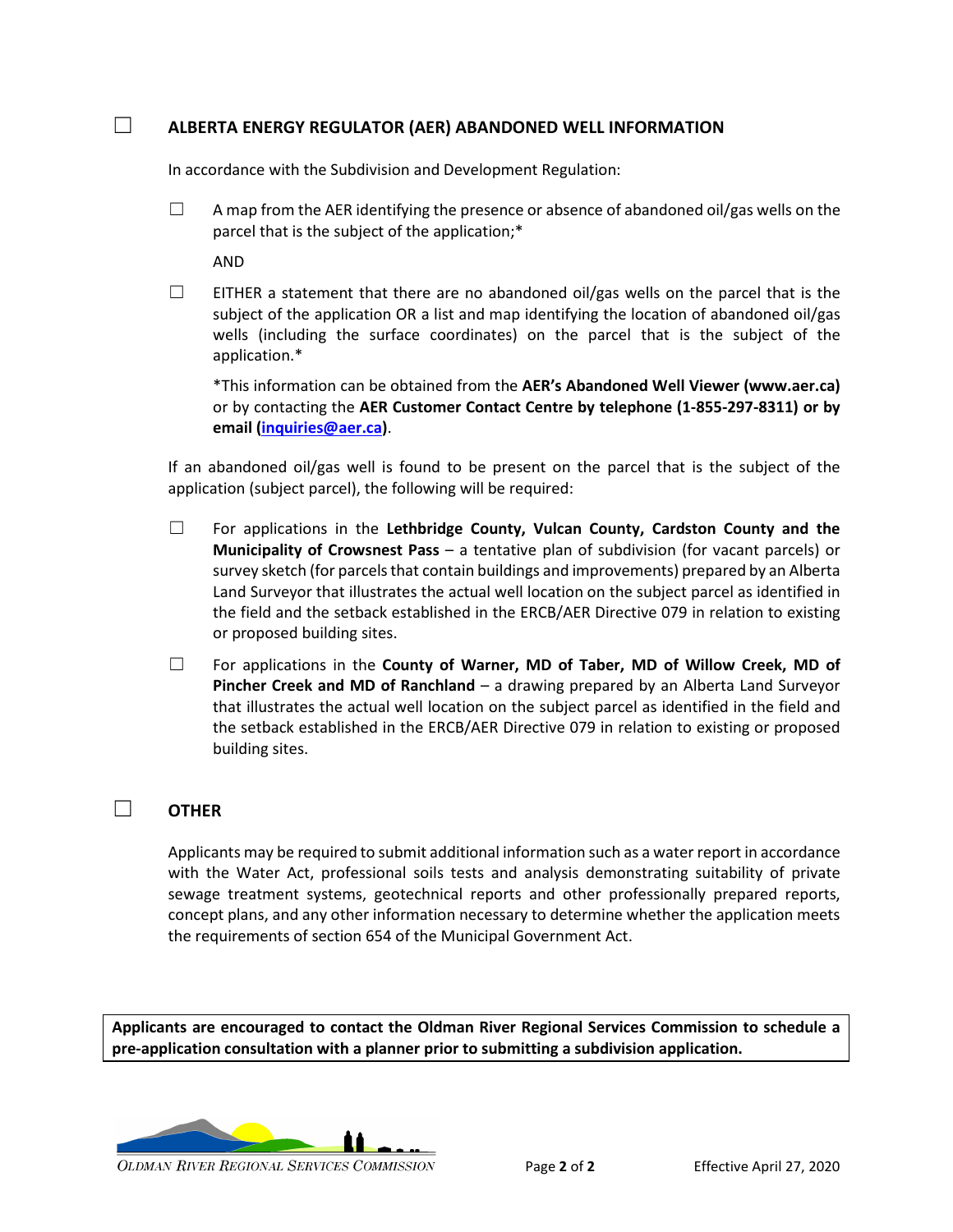

**OLDMAN RIVER REGIONAL SERVICES COMMISSION** 

### **APPLICATION FOR SUBDIVISION RURAL MUNICIPALITY**

| FOR OFFICE USE ONLY                              |          |              |  |  |
|--------------------------------------------------|----------|--------------|--|--|
| Zoning (as classified under the Land Use Bylaw): |          |              |  |  |
| Fee Submitted:                                   | File No: |              |  |  |
| APPLICATION SUBMISSION                           |          |              |  |  |
| Date of Receipt:                                 |          | Received By: |  |  |
|                                                  |          |              |  |  |

#### **1. CONTACT INFORMATION**

|    |                                                                                                                                        |  |  |                           |               | Mail $\square$ |  |  |
|----|----------------------------------------------------------------------------------------------------------------------------------------|--|--|---------------------------|---------------|----------------|--|--|
|    |                                                                                                                                        |  |  |                           |               |                |  |  |
|    |                                                                                                                                        |  |  |                           |               |                |  |  |
|    |                                                                                                                                        |  |  |                           |               |                |  |  |
|    |                                                                                                                                        |  |  |                           |               | Mail $\square$ |  |  |
|    | Name of Surveyor: Name of Surveyor:                                                                                                    |  |  |                           |               |                |  |  |
|    |                                                                                                                                        |  |  |                           |               |                |  |  |
|    |                                                                                                                                        |  |  |                           |               |                |  |  |
|    | Email: <u>■ Email:</u> ■ Preferred Method of Correspondence: Email ■ Preferred Method of Correspondence: Email ■                       |  |  |                           |               | Mail $\square$ |  |  |
| 2. | LEGAL DESCRIPTION OF LAND TO BE SUBDIVIDED                                                                                             |  |  |                           |               |                |  |  |
|    | a. All/part of the _____ ¼ Section ______ Township ______ Range _____ West of _____ Meridian (e.g. SE¼ 36-1-36-W4M)                    |  |  |                           |               |                |  |  |
| b. |                                                                                                                                        |  |  |                           |               |                |  |  |
| c. | Total area of existing parcel of land (to be subdivided) is: __________ hectares ____________ acres                                    |  |  |                           |               |                |  |  |
| d. |                                                                                                                                        |  |  |                           |               |                |  |  |
| e. |                                                                                                                                        |  |  |                           |               |                |  |  |
| f. |                                                                                                                                        |  |  |                           |               |                |  |  |
| 3. | <b>LOCATION OF LAND TO BE SUBDIVIDED</b>                                                                                               |  |  |                           |               |                |  |  |
|    |                                                                                                                                        |  |  |                           |               |                |  |  |
| b. | Is the land situated immediately adjacent to the municipal boundary?                                                                   |  |  |                           | Yes $\Box$    | $No \ \Box$    |  |  |
|    |                                                                                                                                        |  |  |                           |               |                |  |  |
| c. | Is the land situated within 1.6 kilometres (1 mile) of the right-of-way of a highway?                                                  |  |  |                           | Yes $\Box$    | $No \ \Box$    |  |  |
|    | If "yes" the highway is No.                                                                                                            |  |  |                           |               |                |  |  |
| d. | Does the proposed parcel contain or is it bounded by a river, stream, lake or<br>other body of water, or by a canal or drainage ditch? |  |  |                           | Yes $\square$ | $No \Box$      |  |  |
|    |                                                                                                                                        |  |  |                           |               |                |  |  |
| e. | Is the proposed parcel within 1.5 kilometres (0.93 miles) of a sour gas facility?                                                      |  |  | Unknown $\Box$ Yes $\Box$ |               | $No \ \Box$    |  |  |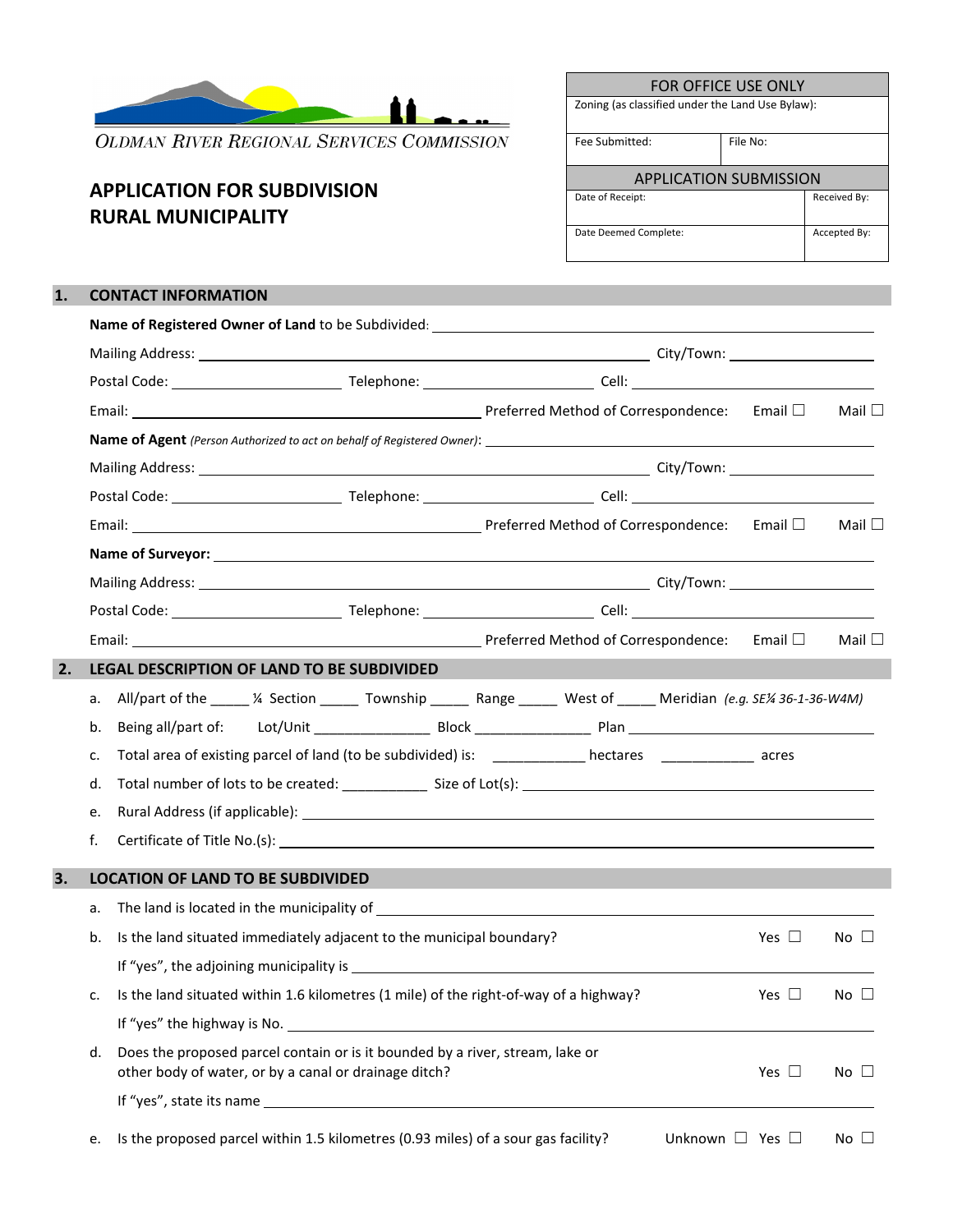| 4. |    | <b>EXISTING AND PROPOSED USE OF LAND TO BE SUBDIVIDED</b>                                                                                                                                                                                                                                                                                                                                                        |               |              |  |  |  |
|----|----|------------------------------------------------------------------------------------------------------------------------------------------------------------------------------------------------------------------------------------------------------------------------------------------------------------------------------------------------------------------------------------------------------------------|---------------|--------------|--|--|--|
|    | а. | Describe:                                                                                                                                                                                                                                                                                                                                                                                                        |               |              |  |  |  |
|    | b. |                                                                                                                                                                                                                                                                                                                                                                                                                  |               |              |  |  |  |
| 5. |    | PHYSICAL CHARACTERISTICS OF LAND TO BE SUBDIVIDED                                                                                                                                                                                                                                                                                                                                                                |               |              |  |  |  |
|    | а. |                                                                                                                                                                                                                                                                                                                                                                                                                  |               |              |  |  |  |
|    | b. | Describe the nature of the topography of the land (flat, rolling, steep, mixed) ______________________________<br>Describe the nature of the vegetation and water on the land (brush, shrubs, tree stands, woodlots, sloughs, creeks, etc.)                                                                                                                                                                      |               |              |  |  |  |
|    |    |                                                                                                                                                                                                                                                                                                                                                                                                                  |               |              |  |  |  |
|    | c. | Describe the kind of soil on the land (sandy, loam, clay, etc.) [14] Describe the kind of soil on the land (sandy, loam, clay, etc.) [2009]                                                                                                                                                                                                                                                                      |               |              |  |  |  |
|    | d. | Is this a vacant parcel (void of any buildings or structures)?                                                                                                                                                                                                                                                                                                                                                   | Yes $\Box$    | No $\square$ |  |  |  |
|    |    | If "no", describe all buildings and any structures on the land. Indicate whether any are to be demolished or moved.                                                                                                                                                                                                                                                                                              |               |              |  |  |  |
|    | e. | Is there a Confined Feeding Operation on the land or within 1.6 kilometres (1 mile)<br>of the land being subdivided?                                                                                                                                                                                                                                                                                             | Yes $\Box$    | $No \Box$    |  |  |  |
|    | f. | Are there any active oil or gas wells or pipelines on the land?                                                                                                                                                                                                                                                                                                                                                  | Yes $\Box$    | No $\square$ |  |  |  |
|    | g. | Are there any abandoned oil or gas wells or pipelines on the land?                                                                                                                                                                                                                                                                                                                                               | Yes $\square$ | $No \Box$    |  |  |  |
| 6. |    | <b>WATER SERVICES</b>                                                                                                                                                                                                                                                                                                                                                                                            |               |              |  |  |  |
|    | а. |                                                                                                                                                                                                                                                                                                                                                                                                                  |               |              |  |  |  |
|    | b. |                                                                                                                                                                                                                                                                                                                                                                                                                  |               |              |  |  |  |
| 7. | а. | <b>SEWER SERVICES</b>                                                                                                                                                                                                                                                                                                                                                                                            |               |              |  |  |  |
|    | b. |                                                                                                                                                                                                                                                                                                                                                                                                                  |               |              |  |  |  |
| 8. |    | REGISTERED OWNER OR PERSON ACTING ON THEIR BEHALF                                                                                                                                                                                                                                                                                                                                                                |               |              |  |  |  |
|    |    | hereby certify that                                                                                                                                                                                                                                                                                                                                                                                              |               |              |  |  |  |
|    |    | I am the registered owner<br>I am authorized to act on behalf of the register owner                                                                                                                                                                                                                                                                                                                              |               |              |  |  |  |
|    |    | and that the information given on this form is full and complete and is, to the best of my knowledge, a true statement of the<br>facts relating to this application for subdivision approval.                                                                                                                                                                                                                    |               |              |  |  |  |
|    |    |                                                                                                                                                                                                                                                                                                                                                                                                                  |               |              |  |  |  |
| 9. |    | <b>RIGHT OF ENTRY</b>                                                                                                                                                                                                                                                                                                                                                                                            |               |              |  |  |  |
|    |    | $\frac{1}{2}$ , $\frac{1}{2}$ and $\frac{1}{2}$ and $\frac{1}{2}$ do $\frac{1}{2}$ do not $\frac{1}{2}$ (please check one) authorize representatives of the Oldman River Regional Service Commission or the municipality to enter my land for the purp<br>and evaluation in connection with my application for subdivision. This right is granted pursuant to Section 653(2) of the<br>Municipal Government Act. |               |              |  |  |  |
|    |    | Signature of Registered Owner(s)                                                                                                                                                                                                                                                                                                                                                                                 |               |              |  |  |  |

Personal information collected on this form is collected in accordance with Section 653 of the Alberta Municipal Government Act and Section 33(c) of the Freedom of Information and Protection of Privacy Act. Please note that such information may be made public. If you have any questions about the information being collected, contact the Oldman River Regional Services Commission FOIP Coordinator at 403-329-1344.